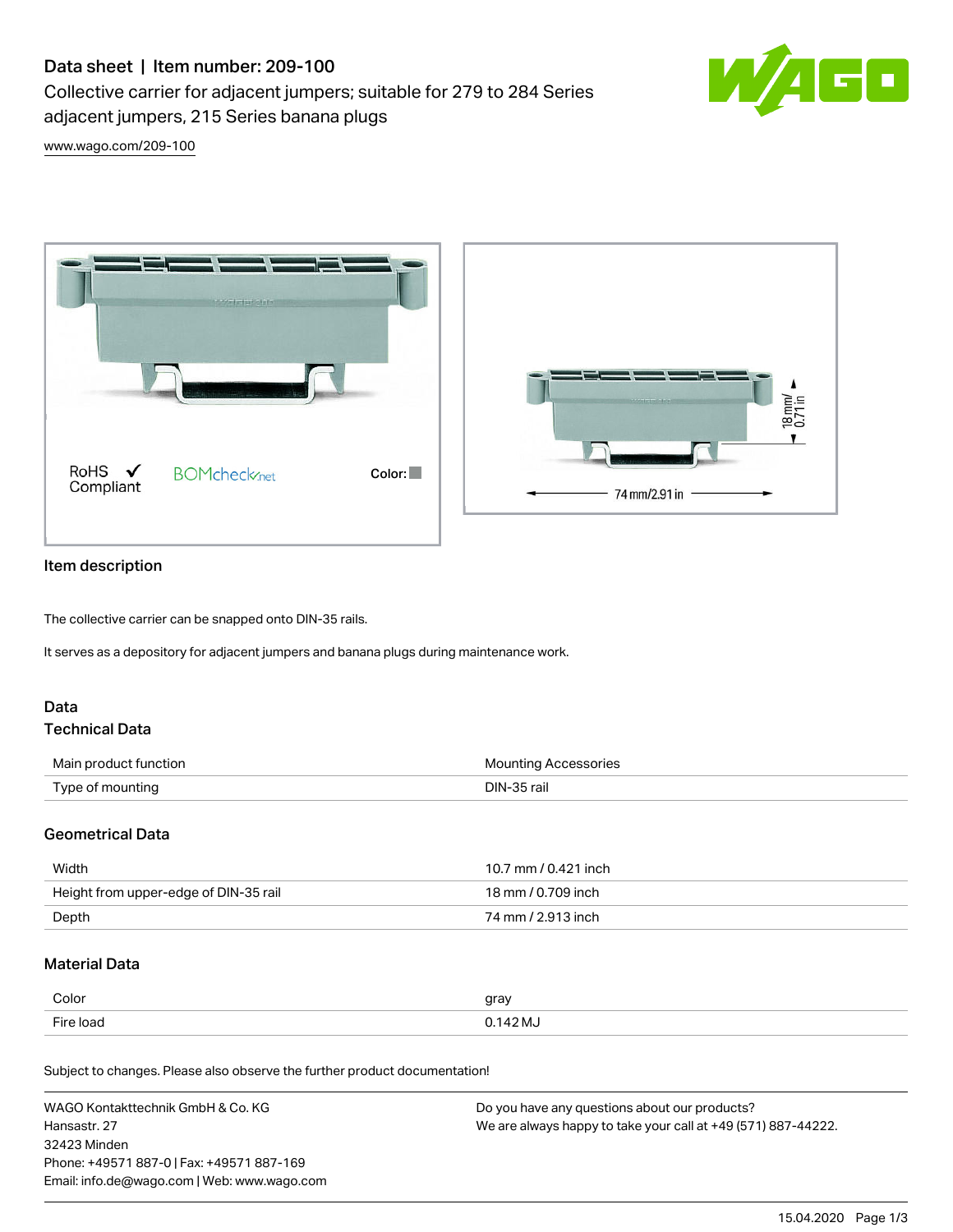[www.wago.com/209-100](http://www.wago.com/209-100)



Weight  $4.9\,\mathrm{g}$ 

#### Commercial data

| Product Group      | 2 (Terminal Block Accessories) |  |
|--------------------|--------------------------------|--|
| Packaging type     | <b>BOX</b>                     |  |
| Country of origin  | DE                             |  |
| <b>GTIN</b>        | 4017332096157                  |  |
| Customs Tariff No. | 39269097900                    |  |

# **Counterpart**

# Compatible products

#### Jumper

|              | Item no.: 2002-405/011-000<br>Star point jumper; insulated; 3-way (1-3-5); IN = IN terminal block; light gray | www.wago.com/2002-405<br>$/011 - 000$ |
|--------------|---------------------------------------------------------------------------------------------------------------|---------------------------------------|
|              | Item no.: 2002-406/020-000<br>Delta jumper; insulated; 1-2 3-4 5-6; IN = IN terminal block; light gray        | www.wago.com/2002-406<br>/020-000     |
| $\mathbf{r}$ | Item no.: 279-402<br>Adjacent jumper; insulated; Nominal current 15 A; gray                                   | www.wago.com/279-402                  |
|              | Item no.: 279-422<br>Adjacent jumper; insulated; Nominal current 15 A; yellow-green                           | www.wago.com/279-422                  |
| G            | Item no.: 280-402<br>Adjacent jumper; insulated; IN = IN terminal block; gray                                 | www.wago.com/280-402                  |
|              | Item no.: 280-422<br>Adjacent jumper; insulated; IN = IN terminal block; yellow-green                         | www.wago.com/280-422                  |
| G            | Item no.: 281-402<br>Adjacent jumper; insulated; IN = IN terminal block; gray                                 | www.wago.com/281-402                  |
|              | Item no.: 281-422<br>Adjacent jumper; insulated; IN = IN terminal block; yellow-green                         | www.wago.com/281-422                  |
| G            | Item no.: 282-402<br>Adjacent jumper; insulated; Nominal current 41 A                                         | www.wago.com/282-402                  |
|              | Item no.: 282-422<br>Adjacent jumper; insulated; Nominal current 41 A; yellow-green                           | www.wago.com/282-422                  |

#### Item no.: 282-424

Subject to changes. Please also observe the further product documentation!

WAGO Kontakttechnik GmbH & Co. KG Hansastr. 27 32423 Minden Phone: +49571 887-0 | Fax: +49571 887-169 Email: info.de@wago.com | Web: www.wago.com Do you have any questions about our products? We are always happy to take your call at +49 (571) 887-44222.